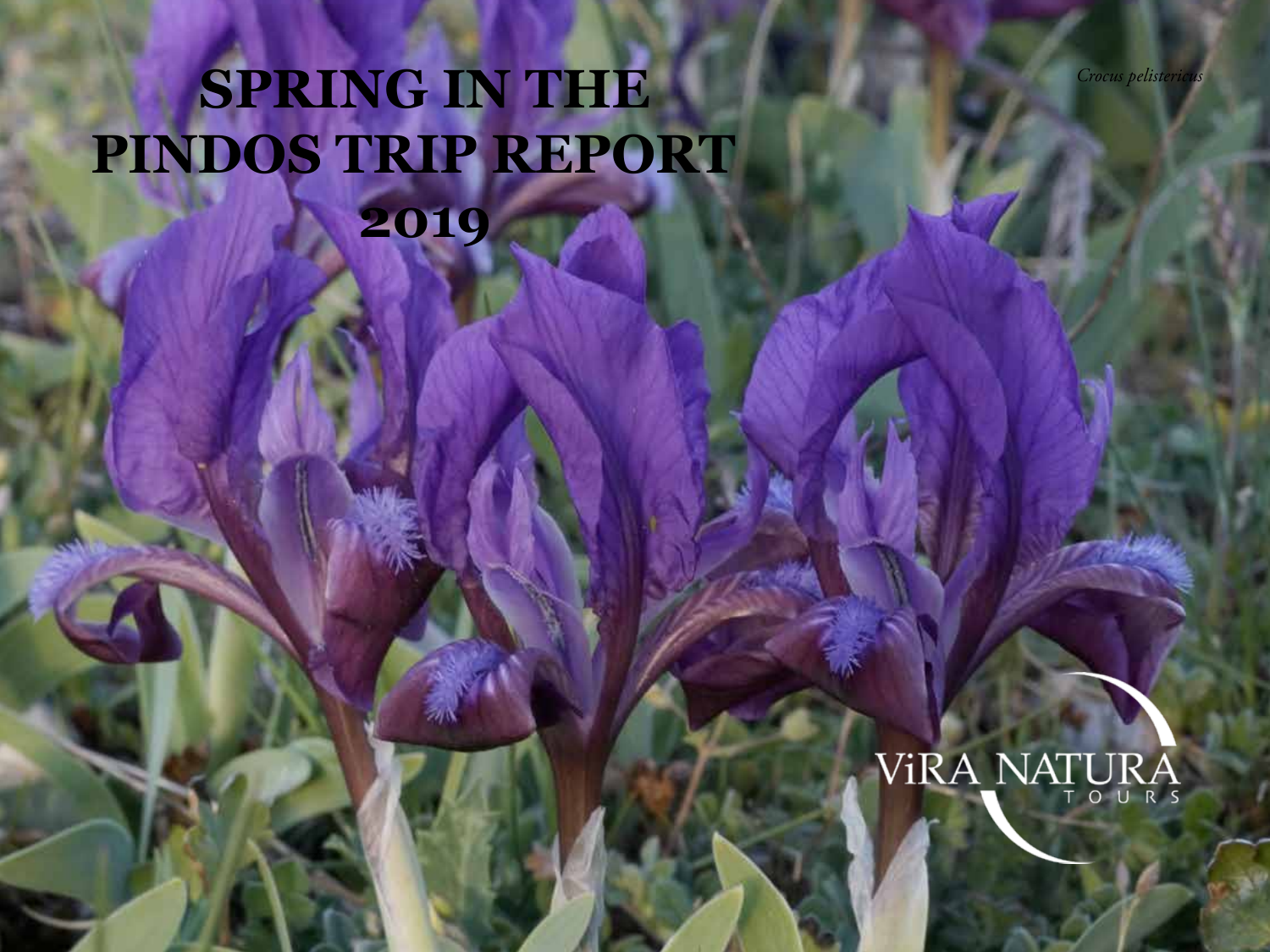#### **Day 1 To Parnassos**

Various hiccups (late flights and my lost luggage) meant arrival was a little later than planned. Strong coffee helped reset clocks.

We drove directly to Arachova and climbed up to the plateau beneath towering Mount Parnassos, its slopes still heavily streaked with big snow patches. Dinner was in a nearby restaurant with a commanding view across the fertile, green fields and hills beyond. Then arriving back at our very pleasant mountain hotel, we stopped to look around a rocky slopes liberally sprinkled with *Iris pumila* subsp. *attica* in both yellow and purple colour forms. There were many fine clumps as the late sun illuminated the flowers so perfectly. Fresh *Euphorbia myrsinites* was spread across the ground too, and rocky patches had *Aethionema saxatile*.

#### **Day 2 Parnassos**

A splendidly floriferous day began with a colony of *Ophrys lutea* growing on a bank with *Astragalus monspessulanus* and a fine patch of purple-lipped yellow *Iris pumila* subsp. *attica*. Various blue shades of *Anemone blanda* became increasingly common as we passed through fir forest and found a small forest road where a few golden-yellow *Crocus olivieri* were still flowering with fresh *Helleborus cyclophyllus*. The latter was common throughout the woods and clearings, alongside *Ranunculus ficaroides*, the lovely, felted young foliage of rare *Paeonia parnassica* and blue *Scilla bifolia*. Many more anemone appeared and around snow patches were some fine *Crocus sieberi*, *Ornithogalum oligophyllum* and *Corydalis solida*. Our route turned downhill to where large-flowered *Viola graeca* was common around a small church. It was even more impressive a little farther on, with superb clumps and drifts on stony slopes. The few *Orchis pallens* we found preferred a damper grassy bank. A clump of *Ophrys sphegodes* subsp. *aesculapii* was seen on a bank where *Lathyrus digitatus* was common and intense scarlet *Anemone pavonina* coloured the grasslands. A solitary *Iris tuberosa* and stands of pink *Anemone pav*onina followed, then a rocky bank of macchie with *Orchis anthrophorum*, *O. quadripunctata*, *Helianthemum hymettium* and *Onosma sp*. Grassy slopes were coated in blue *Anchusa cretica* and countless snowy *Ornithogalum montanum*, together with *Ophrys lutea* and *Alkanna tinctoria*. The landscape opened up and we saw some wonderful *Cercis siliquastrum* growing with *Fraxinus ornus* and

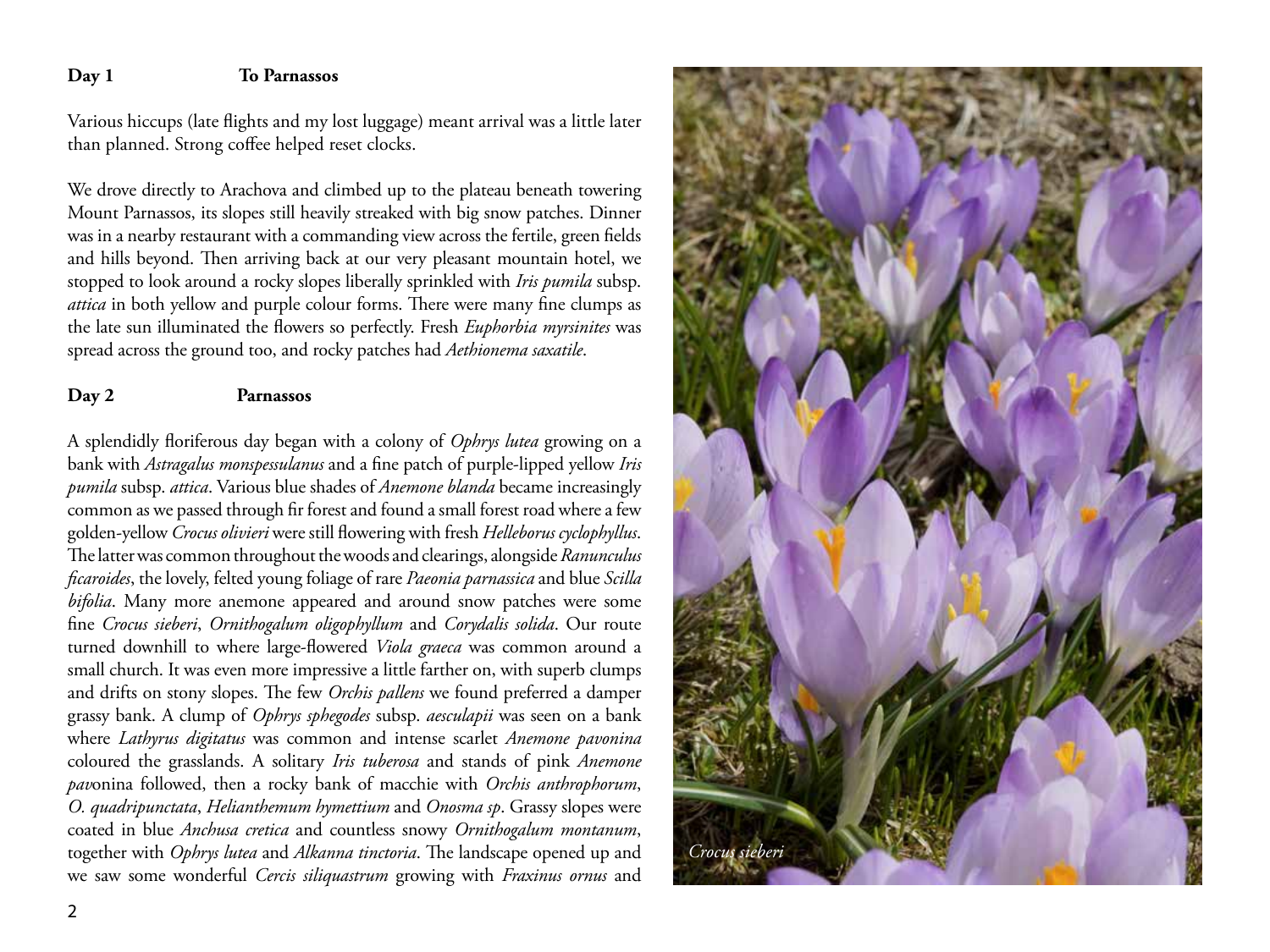the strawberry tree; *Arbutus andrachne* with the wide flat plain below and rocky slopes of Parnassos above. A final stop along a shaded track produced the orange-tipped lemon-peel drops of *Onosma frutescens*, mauve *Campanula ramosissima*, fine shrubs of *Euphorbia characias*, masses of dainty white *Gagea graeca*, and the pink discs of *Crepis rubra*.

#### **Day 3 Delphi**

We planned to drive straight to Delphi to avoid the heat, but the morning light was magical and we couldn't resist stopping for pink *Tragopogon sinuatus* (= *porrifolius*) and then in an olive grove was *Ophrys sphegodes* subsp. *spruneri*, *O. lutea*, abundant *Leopoldia comosa*, *Isatis tinctoria*, countless peas and vetches, *Tordylium apulum*, also the yellow-tipped purple tubes of *Cerinthe retorta*. Delphi was very flowery and it took some time to wander up to the hippodrome, delayed by architectural *Ferula communis*, beautiful spreading plants of *Campanula topliana* subsp*. delphica*  on the rocks, joined in places by another chasmophyte; pinkish or white *Stachys swainsonii* and big tufts of *Centranthus ruber*. The handsome umbel *Malabiala aurea* was common as were the flaming torches of *Asphodeline lutea*, flower-laden trees of *Cercis siliquastrum*, bushy *Trigonella arborea* and blood-red poppies. At the hippodrome there were still a few flowers left on the stout spikes of *Himantoglossum robertianum*, as well as sticky *Silene gigantea* and pretty little *S. colorata*.

Lunch was in a small taverna with a view of the hills and coast, followed by a short visit to the seaside. Back up on the macchiecovered slopes *Phlomis frutescens* was common and among the olive groves were found a few *Serapias orientalis*, *Orchis italica* and a superb drifts of *Ophrys sphegodes* subsp. *spruneri*. An area of limestone grassland higher up has deep violet-blue *Vinca herbacea*, tumbling masses of *Euphorbia myrsinites* and sprawling shrubs of *Prunus prostrata* smothered in flower close to cascading mats of violet-pink *Aubrieta deltoidea*. *Ornithogalum montanum Campanula topliana* subsp. *delphica*

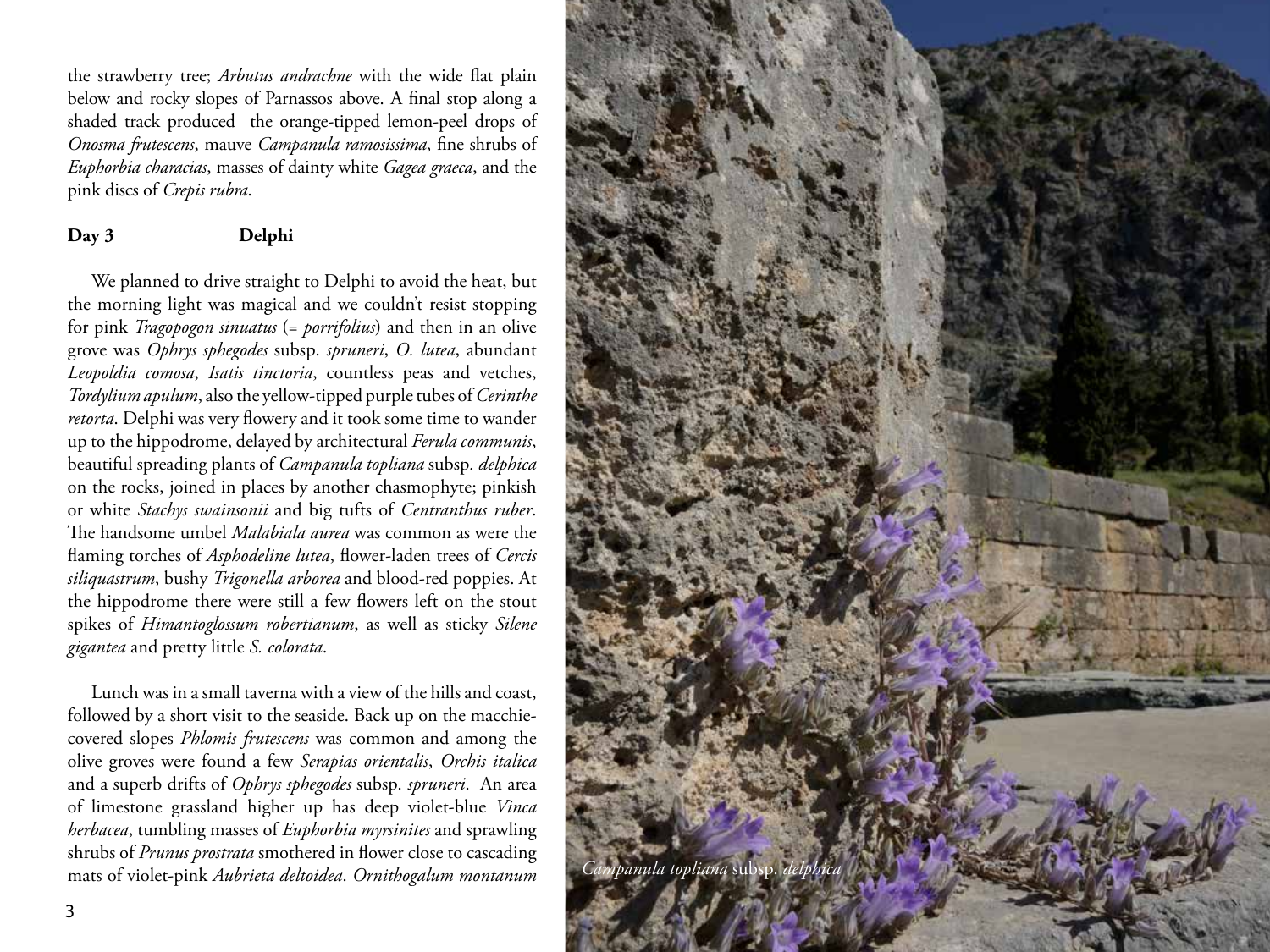and *Anthemis chia* were in unfathomable numbers. The last stop was for orchids with plenty of *Ophrys sphegodes* subsp. *aesculapii* mingling with more *O. sphegodes* subsp. *spruneri*.

#### **Day 4 To Meteora**

Driving down from the cool fir forests we passed Mediterranean slopes a blaze with poppies (*Papaver apulum* and *P. rhoeas*), various sulphurous mustards, frothy *Tordylium apulum* and stands of *Tragopogon sinuatus*. A small tortoise was trying to stay unnoticed in the herbage. A side turning further on had fabulous displays of *Cercis siliquastrum* lining the road and colouring the hillsides. Hidden fields were submerged beneath a snow white lacey blanket of *Tordylium apulum* punctuated with yellow-green *Smyrnium perfoliatum* and in an area of *Satureja*-scented dry grassland we found a few *Anacamptis pyramidalis*, delicate *Verbascum boissieri*, soft yellow forms of *Helianthemum nummularium* and slender violet *Linaria pelisseriana*.

From here we drove for a while, stopping for an invigorating coffee, before reaching the remarkable landscape of Meteora, with tortured, sculpted rock pillars rising from emerald oak woodlands. Lunch was in the shade of the deeplylobed foliage of *Quercus frainetto*, and the surrounding grasslands harboured *Aristolochia rotunda*, *Parentucelia latifolia* and a mixture of orchids; *Serapias vomeracea*, *Anacamptis morio* and silver marked *Ophrys reinholdii*.

Various monasteries are spectacularly perched on top of the immense rock pillars and we drove around this fascinating landscape, visiting Varlaam monastery and stopping at various superb viewpoints to properly appreciate the landscape. We also nipped out after dinner to capture a view or two at sunset, especially nice with the sun filtering through Judas' tree flowers.

### *A geological note courtesy of Wikipedia:*

Beside the Pindos Mountains, in the western region of Thessaly, these unique and enormous columns of rock rise precipitously from the ground. But their unusual form is not easy to explain geologically. They are not volcanic plugs of hard igneous rock typical elsewhere, but the rocks are composed of a mixture of



Meteora panorama



Meteora sunset with *Cercis siliquastrum*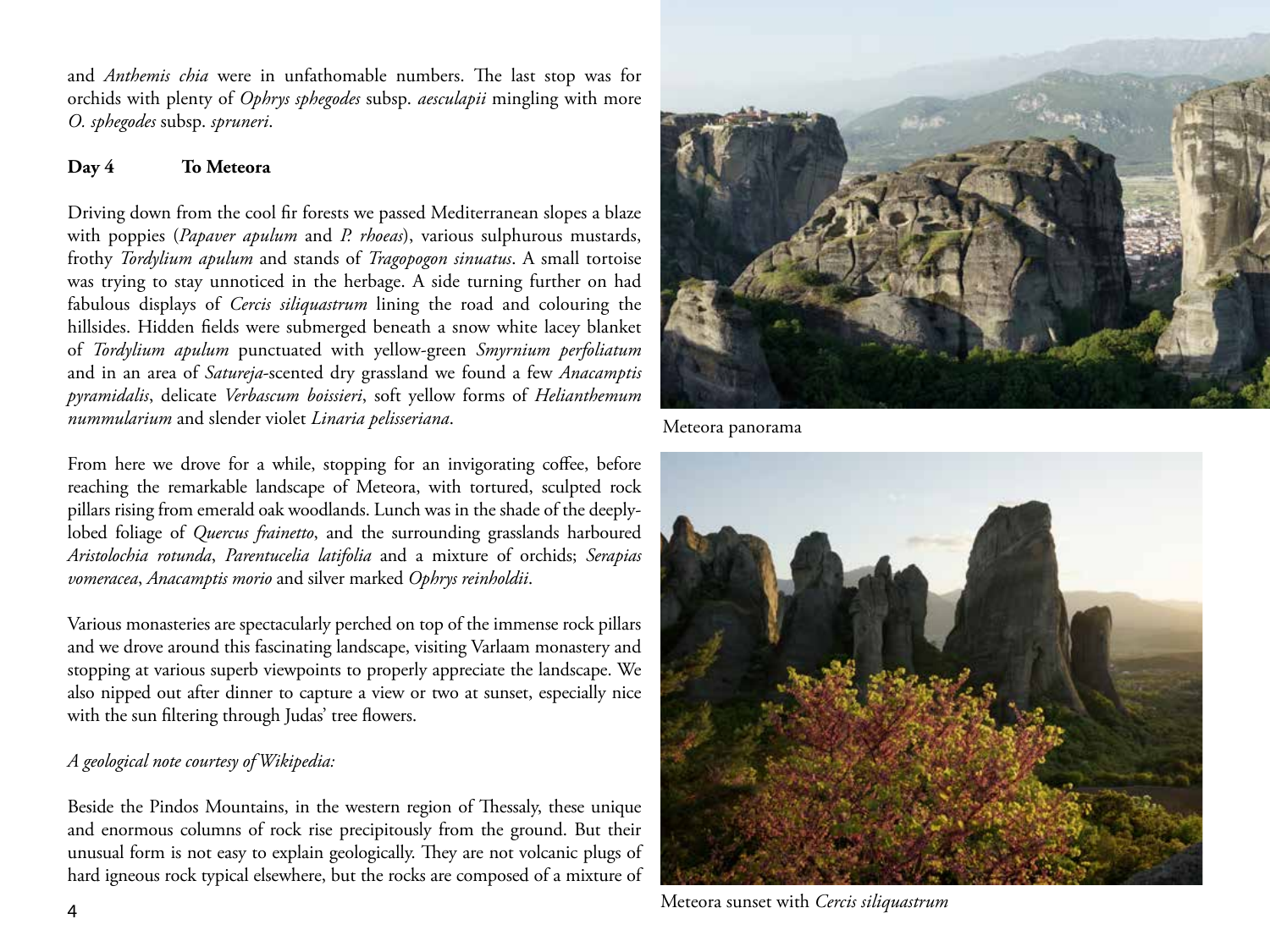

sandstone and conglomerate. The conglomerate was formed of deposits of stone, sand, and mud from streams flowing into a delta at the edge of a lake, over millions of years. About 60 million years ago during the Paleogene period[8] a series of earth movements pushed the seabed upward, creating a high plateau and causing many vertical fault lines in the thick layer of sandstone. The huge rock pillars were then formed by weathering by water, wind, and extremes of temperature on the vertical faults. It is unusual that this conglomerate formation and type of weathering are confined to a relatively localised area within the surrounding mountain formation. The complex is referred to an exhumed continental remnant of Pangean association. This type of rock formation and weathering process has happened in many other places locally and throughout the world, but what makes Meteora's appearance special is the uniformity of the sedimentary rock constituents deposited over millions of years leaving few signs of vertical layering, and the localised abrupt vertical weathering.

#### **Day 5 Meteora & Mikro Papigo**

There was a wonderful early morning foray to various viewpoints to catch the landscape and monasteries in gentle morning light. We left after breakfast to visit the small Agios Nikoloas monastery, perched on a rock pillar with surrounding gardens being carefully tended by monks concerned about the germination of their beans. Leaving town we dived into a café for a decent coffee and then carried on north, though fine mountain landscapes, down to Ioannina and then into the hills of Zaghoria for a late lunch in a church garden. As we ate our spinach pies we noticed *Anacamptis morio* and *Ophrys lutea* growing around our feet. A serpentine road climbed up to Papigo, a beautifully restored and preserved Zaghorian village, each home constructed of local stone and topped with wonderful stone slab roofs. Behind the village rose the spectacular, sheer limestone cliffs of Mount Tymphi.

After a rest and time to let the heat of the day dip a little we drove up to Mikro Papigo (the sister village) for a pleasant wander among the houses, the waysides coloured by *Senecio vernalis*, *Geranium pyreniacum*, *Lunaria annua* and plentiful *Ornithogalum montanum*. There was also a plant of two of *Iris tuberosa* on a side track.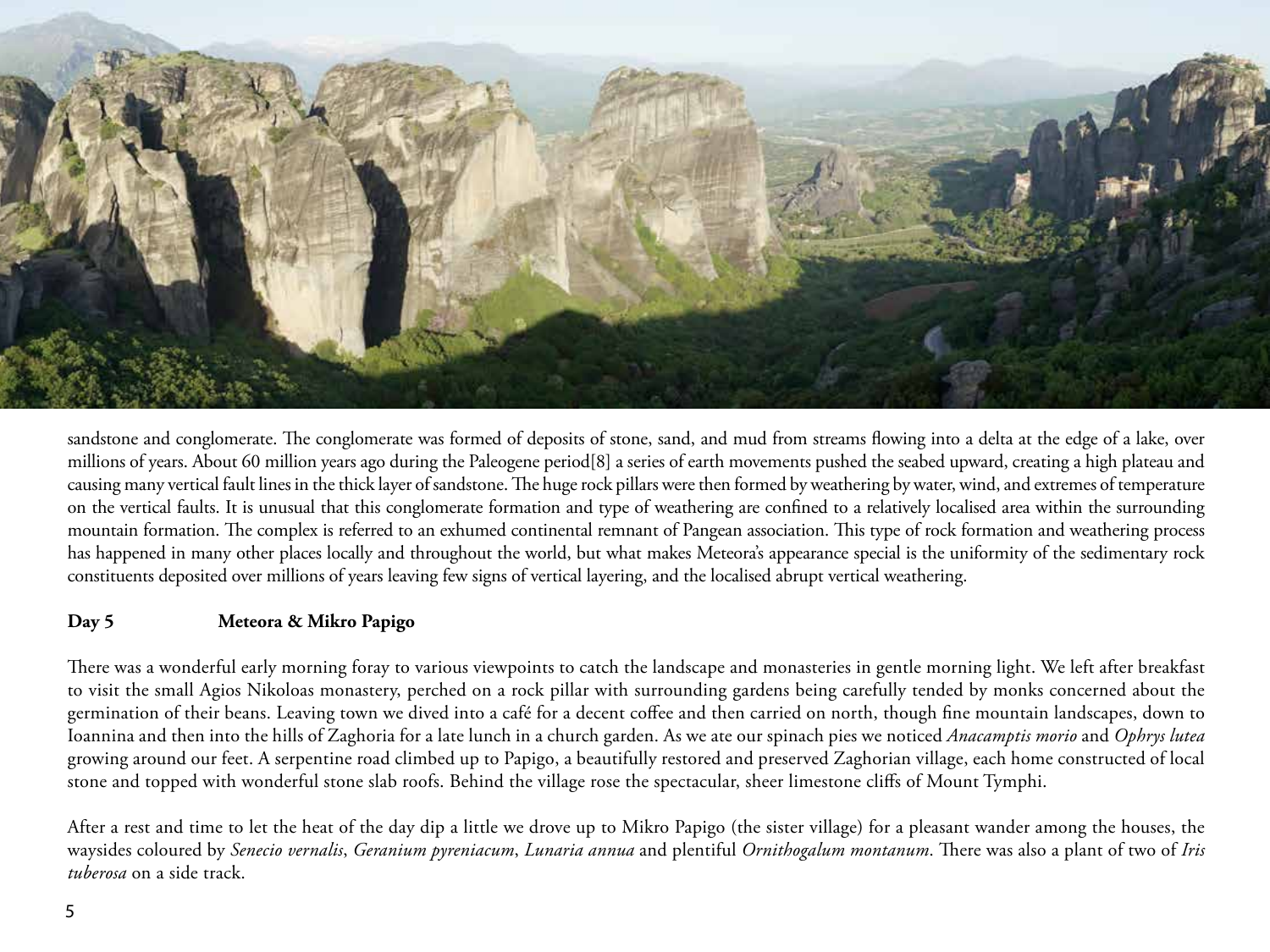#### **Day 6 Vikos Gorge**

There was a short detour to look at good plants of *Chamaecytisus hirsutus* and *Hesperis laciniatus* growing on the way to Mikro Papigo, We then drove towards the Vikos Gorge, passing through more pleasant stone villages, one with masses of green and lack *Vicia melanops*. The road climbed into a remarkable area of pancake limestone rocks where pretty pink *Malcomia orsiniana* and *Lamium garganicum* grew in the crevices as did rosettes of *Ramonda serbica* (though still in bud). The Vikos Gorge is a truly spectacular place, the cliffs plunging 900 metres to the forest flanked river below. The whole area is pristine with no building, roads or development. On the cliffs above us were big cushions of *Saxifraga scardica*, *Aubrieta deltoides*, *Arabis alpina* and tufts of *Ajuga orientalis*. Both *Corydalis solida* and *C. cava* grew downslope out of reach, but we saw both of these close up in an area of mossy woodland as we moved on.

We'd hoped to see *Fritillaria graeca* and *Narcissus poeticus* near the small monastery of Paraskevi, but alas, the path to the edge of the gorge where they grew had been closed. There were fine stands of *Asphodeline lutea* and fresh leaves on *Aesculus hippocastanum* (a tree which is confined to ravine woodlands here and rarely reaches the majestic proportions were see in cultivation)and we then found some good *Fritillaria graeca* in woods near the monastery before a revitalising coffee.

We spent the afternoon looking at some of the superb Ottoman bridges that spanned the (sometimes dry) riverbeds. They are wonderful structures with elegant round arches, the one at Kipi involving three arches. Around the largest of them we saw more fritillaries too. Shortly before we arrived back we stopped for a meadow full of pink *Anemone pavonina* and blue *Lithospermum purpurocaeruleum* .

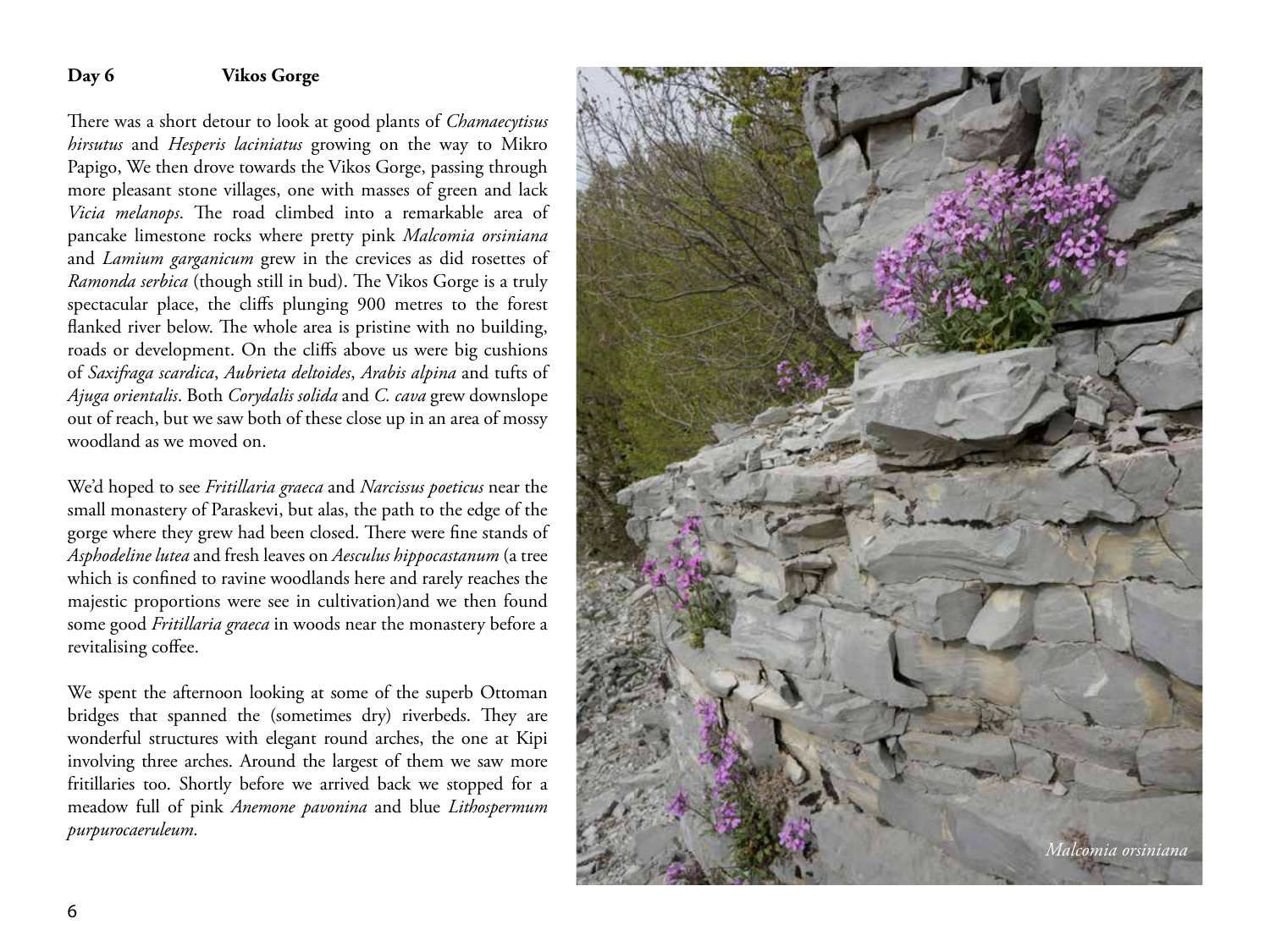#### **Day 7 Bourazani & Pogoniskos**

First stop was in pleasant plane tree woods alongside the river, accessed by another fine bridge and on the mossy rocks were many lovely *Ramonda serbica*. A great start to the day. Leaving the fast flowing blue waters we climbed into the green hills and then took a small side track into the forest. Three dazzling scarlet cups brought us to a halt; *Paeonia peregrina*. There were a great many others in bud, but clearly this year they were a little late. No matter we had seen these (very fresh) flowers. The woodlands were delightful and we drove onto a small church that was surrounded by candy crush meadows of *Geranium pyrenaicum*, from among which emerged some immense flowering *Cercis siliquastrum*. It was an idyllic spot. Retracing our steps we found several *Orchis simia* , *O. quadripunctata* and plenty of *Fritillaria graeca*, as well as pretty *Lathyrus laxiflorus*, *Melittis melissophyllum* and as we were leaving Penny spotted a wide-open *Tulipa sylvestris* too.

The road wended its way through lovely countryside with lots of Judas trees and walnuts, past the river and areas of shattered shale strata, before climbing to the Albanian-Greek border. There was a tremendous hum of bees from the trees at the church overlooking the sleepy frontier. A fine tuft of *Campanula ramosissima* sprouted from a wall near the square where we had an excellent fresh cheese pie for lunch. There had been rain forecast so we moved on to an excellent orchid site with a great abundance of *Ophrys helenae* (together with a few *O. sphegodes* subsp*. mammosa* and *O. lutea*) and the elegant pale yellow *Orchis pauciflorus*, which grew in combination with deep pink *O. quadripunctata* in swirls of colour. There was a peel of thunder and a light shower of rain as we left, but this had ended by the time we reached our final stop, another orchid-rich spot where we saw more fine *Orchis simia*, *Neotinea tridentata* and lots more *Ophrys sphegodes* subsp*. mammosa* in

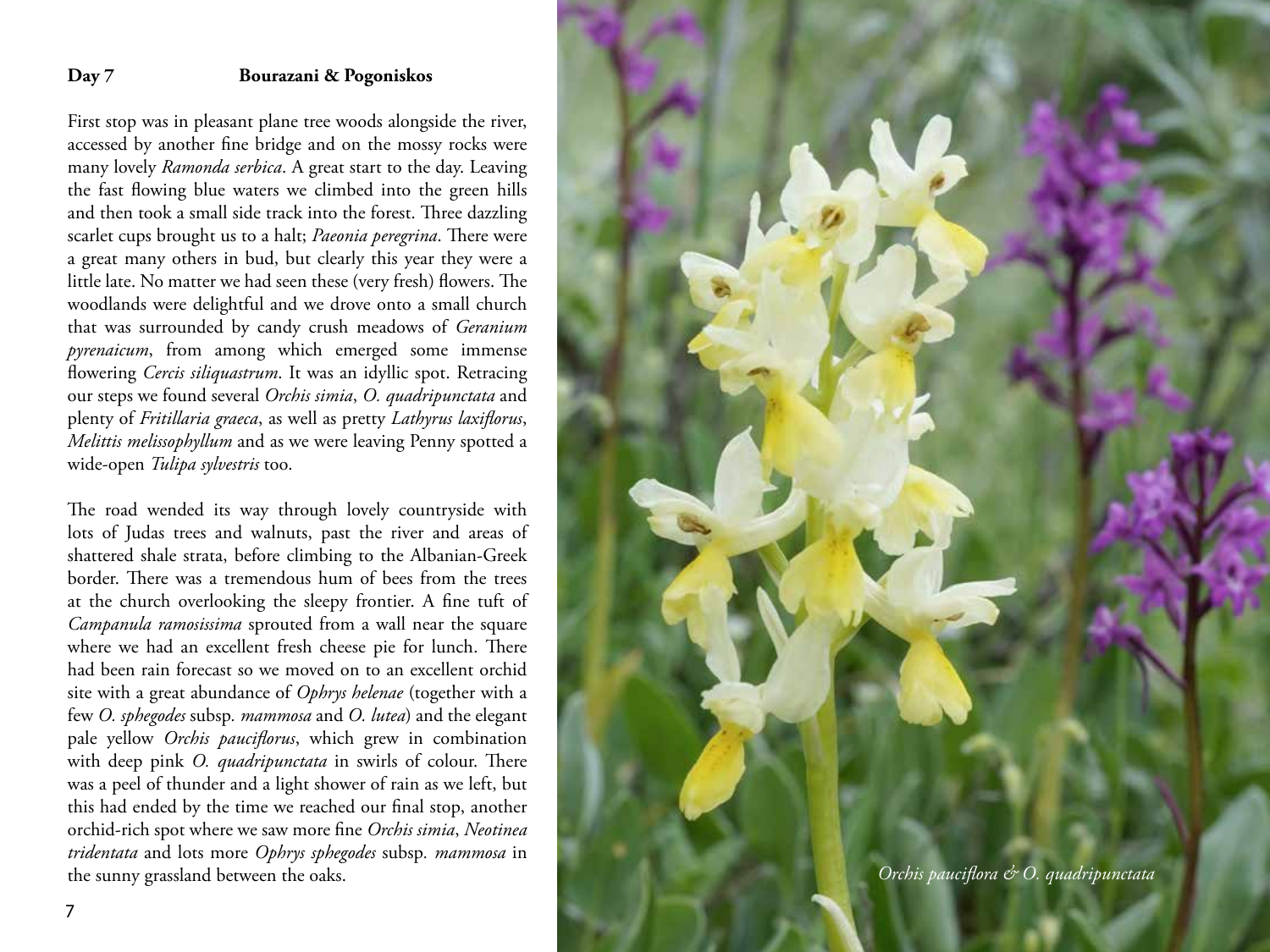#### **Day 8 Aoou Lake**

It was rainy first thing but this cleared up by the time we set off and spawned fine misty views of the valleys and forests. We took the 'quick' route to Metsovo, and soon wished we had not. There was a cycle race and the road we needed to access Aoou Lake was closed to traffic. We tried other routes but encountered the same problem and so we had little choice but to drive somewhere for lunch and wait. The wonderfully named Zoodochou Pigis monastery fitted the bill. By the time we returned the road had reopened and we could finally access the lake, though the weather was still decidedly cool and murky. Nonetheless, the bank of *Muscari neglectum* and *Primula veris* was lovely and there were fine clumps of *Veratrum album* bursting from the ground as well as big patches of *Caltha palustris* in flower. We continued around the lake past the vibrant green beech woods and viewpoint to where we took a side road downhill and stopped beside a stream. In the area around it Sue found an *Orchis provincialis* and there were many emerging *Platanthera chlorantha* and *Listera ovata* too. The latter turned up in flower at our next stop, with two large plants below the road. We had actually stopped for a patch of lovely *Pinguicula crystallina* growing around a spring, but this proved to be a mere sighter with huge patches just down the road, each sticky cluster of leaves sporting a delicate pale pink violet-like flower.

We searched for other orchids lower down, but no luck, finding a large *Fritillaria graeca* and *Lilium carniolicum* foliage. Back up at lake level a stop in an area of pine woods soon produced our first reddish bells of *Fritillaria montana* amidst the hellebores and primulas. A solitary *Dactylorhiza sambucina* (pink form) was also found. There were several more of the pale yellow form a little up the road too. An area of grassland had lots more *Fritillaria montana* in various colour forms, but the rain had returned so we opted to keep this one for later on tomorrow and slowly made our way back along the twisting lakeside road instead.



8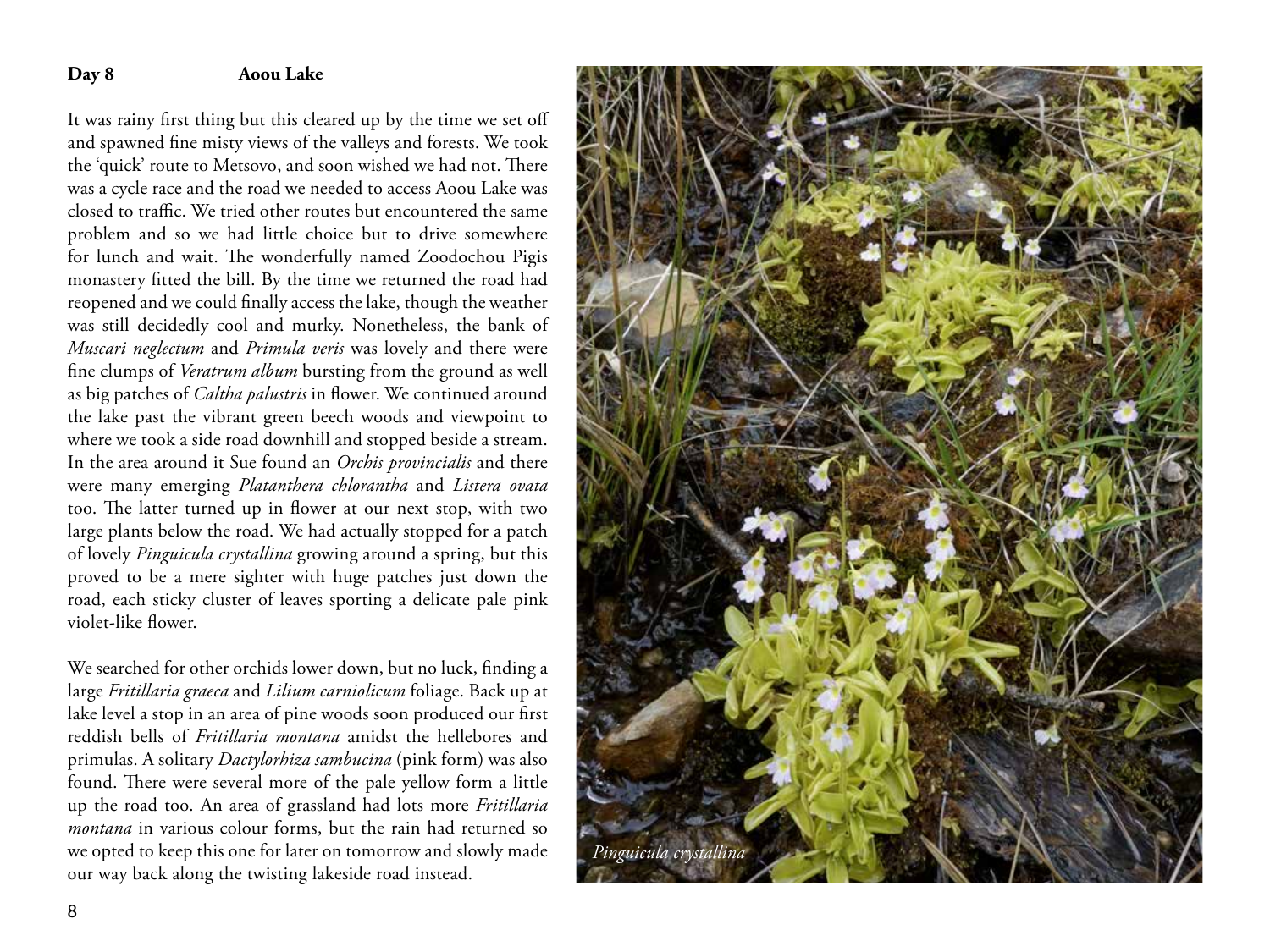#### **Day 9 Katara Pass**

Alas, the weather looked grim and our day looked a touch foreboding. Undeterred we set off stopping first on the northern shore of the lake for a good population of *Fritillaria montana* in various colour forms. It was decidedly cool with a more than fresh wind. Descending a bit seemed a smart move, so we drove down though the lush forests with mists draped across them, stopping next for an amazing colony of *Pinguicula crystallina* that was almost completely encrusting a large stretch of serpentine rocks, with many thousands of plants. Our next stop had a couple of *Orchis provincialis* and not quite open *O. purpurea* and we found more of the former in an area of acid heaths with big drifts of *Saponaria calabrica*, mounds of *Aethionema saxatile*, *Chamaecytisus supina* and a few *Ophrys helenae*. However, the best display of *Orchis provicialis* came next with many tall flower-laden spikes on a steep bank.

Lunch was by a small church where we also saw *Hypericum olympicum* and fine patches of *Lithospermum purpurocaeruleum* and *Helianthemum nummularium*. Our route then cut across country and after we had negotiated a large herd of cattle we looked down on an area of wet grassland, speckled with many white flowers. It was a superb population of sweet-scented *Narcissus poeticus*, with hundreds of plants in perfect flower stretching across the wet meadows. Quite some time was spent revelling in this wonderful display.

Despite the continuing poor weather on the pass we drove up there on the way back, just about making out a rocky slope on the left to explore. Here we found many plants of *Fritillaria epirotica* (though still two weeks from flowering) and *Tulipa sylvestris* in bud amongst a matrix of red-leaved *Sedum album*. The cold meant the many *Crocus veluchensis* were tightly-closed, though still attractive as the mists swept through the ghostly leafless beeches. A final flourish was provided by many flowering shrublets of *Daphne blagayana* on bank. Then it was back to Metsovo for a warming shower and hot tea.

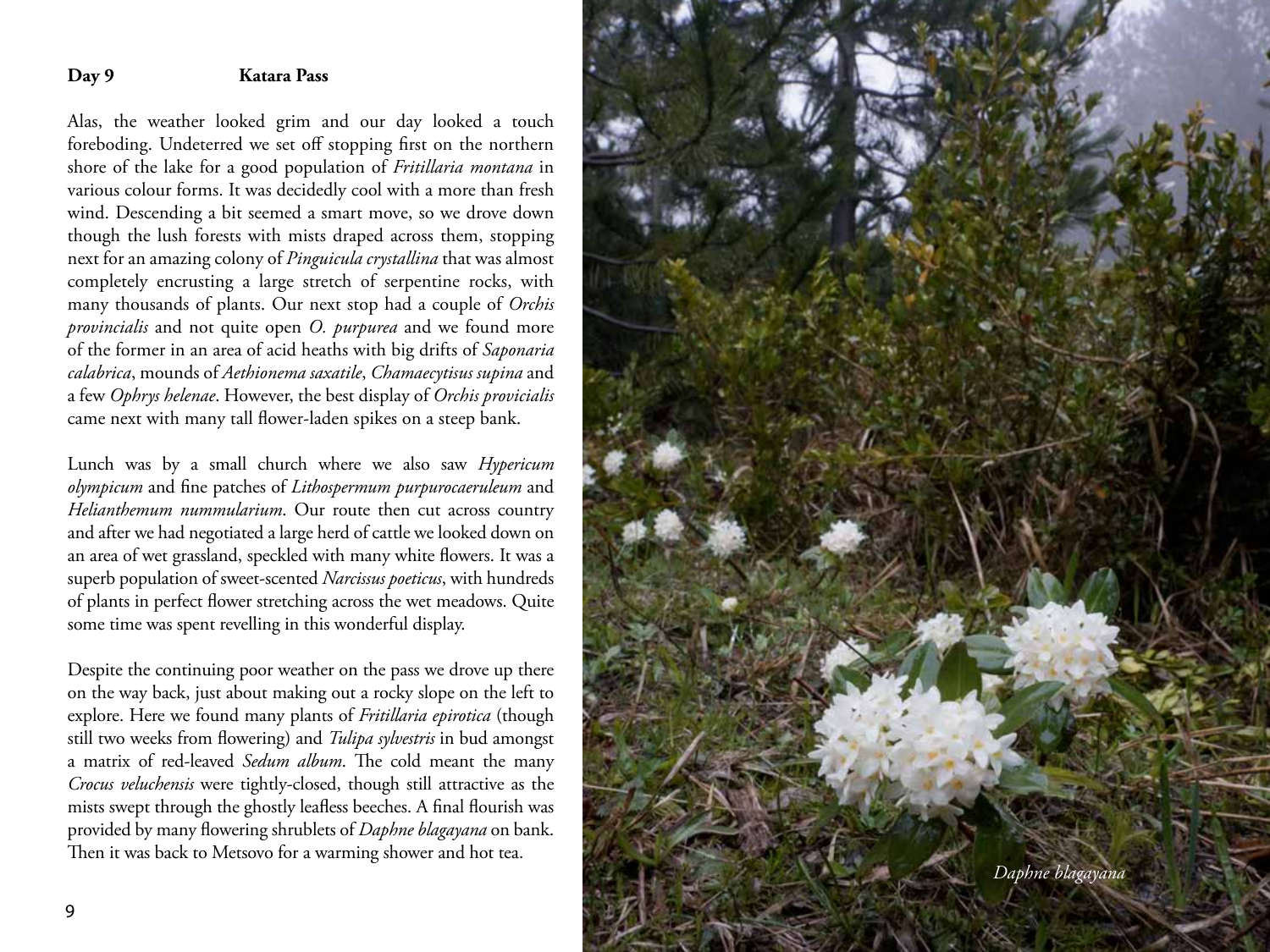#### **Day 10 To Kajmakjalan**

Despite a bright start the Katara Pass clouded over quickly, so it seemed prudent to make tracks and head east where the weather seemed brighter. Even before we reached Edessa, a quick 'bush' stop produced a planted clump of *Iris reichenbachiana* in a church yard. We found many more of the same on a productive stony slope with both yellow and purple colour forms present. Among them were many good forms of *Ophrys sphegodes* subsp, *mammosa*, quite the best population I had ever seen. *Asphodeline lutea* was ridiculously abundant and created a golden haze to the horizon with countless plants in flower. A few faded *Tulipa sylvestris* were also found and in the lusher herbage around the orchards was *Adonis flammea*. A magnificent flock of white pelicans, effortlessly rising on a thermal was another highlight.

Revitalising coffee followed and then we visited another interesting location with mixed habitat of rock outcrops, stony meadows and woods. A colony of *Paeonia peregrina* was seen (though not in flower) before we wandered up a delightful track lined with thousands of *Asphodeline lutea*. The lacy white flowers of *Centaurea pindicola* were common. On a large rock outcrop we found many more *Iris reichenbachiana*, spreading mats of *Aubrieta deltoidea*, clumps of *Dictamnus albus* (in advanced bud) and two tortoises.

From here we drove past large, immaculately trained orchards and the placid Vegoritida Lake before climbing into the wooded hills and our comfortable hotel, nestled beneath Kajmakjalan. We were the only guests in town.

#### **Day 11 Kajmakjalan (Mount Voras)**

The forecast the night before had been hopeful and indeed blue skies greeted the day, albeit with some clouds moving about. We

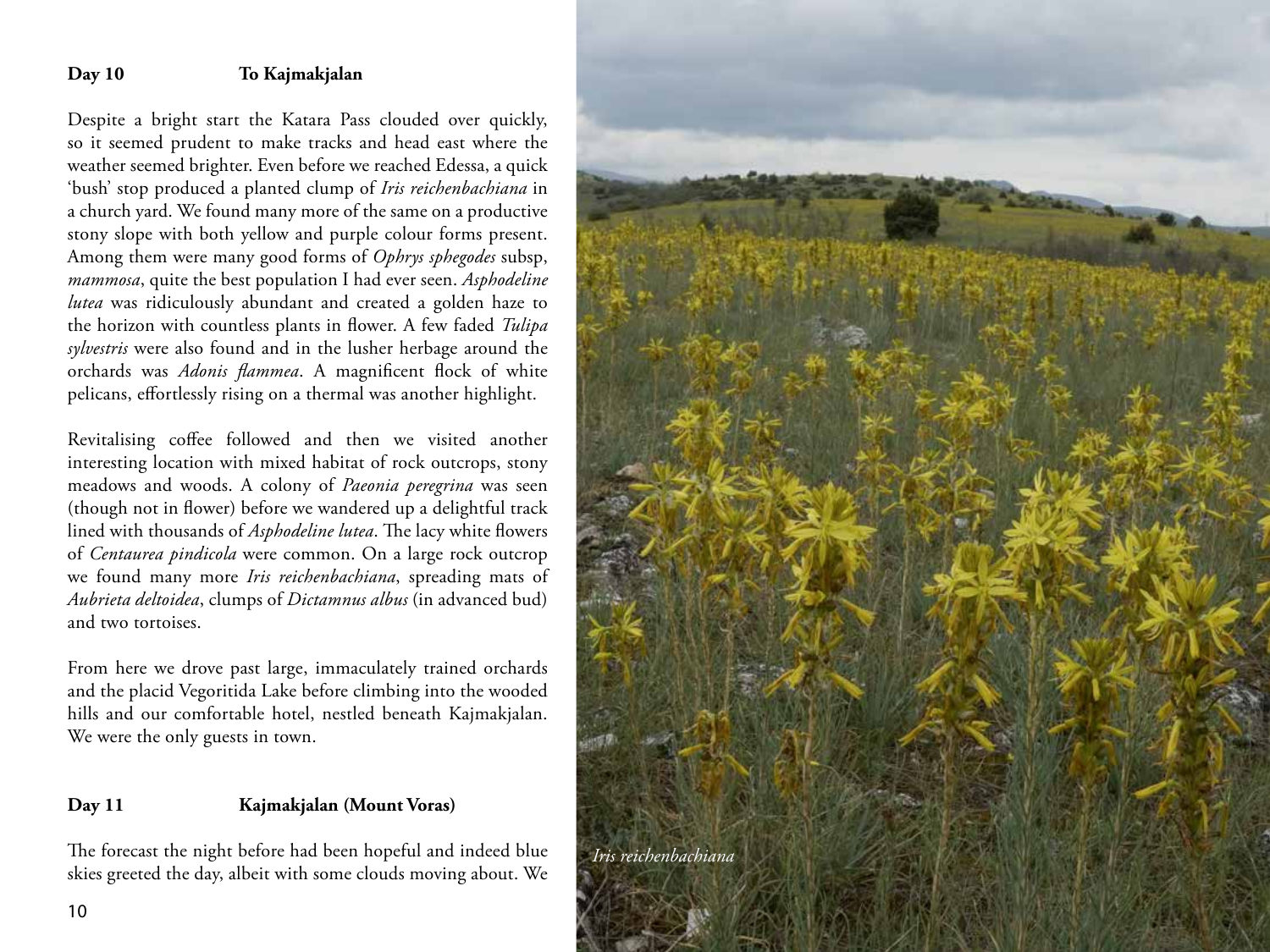drove up through lovely mixed forests with fresh leaves, stopping for a big clump of deep yellow *Viola macedonica* on a turf bank. Clearing the pine woods we soon saw the first big patch of *Crocus sieberi* fringing the snows and beginning to stir. Giving them some time to open we first stopped to look at pretty *Viola doefleri* growing on rocky slopes, but soon the lure of crocus drifts drew us down. With them was the white *Ranunculus crenatus* and sprinkles of blue *Scilla bifolia*. The crocuses slowly but surely were opening, so we sped up to the ski centre where flat areas were dressed in lilac splashes of countless crocuses - I do not exaggerate, there must by hundreds of thousands if not millions up here. Among the lilac drifts were deep violet patches and these were the handsome chalises of *Crocus pelistericus*. They too were opening more as the sun warmed them. It was still cool though, so we descended again to another even denser patch where they had indeed opened up a lot more. It was a stunning spectacle with the sun illuminating thousands of violet flowers across the turf. Flashes of golden-yellow *Caltha palustris* provided some relief from the relentless lilac and violet.

There were fine views of the reflective lake as we drove back down for a deserved coffee, before setting off towards Thessaloniki. Photos were taken of the tidy orchards and after I got a bit lost we had a quick lunch in small restaurant before driving out to where we found irises before in the hope of seeing some late-flowering tulips. Unfortunately, we couldn't find any, so all that was left was the drive to Thessaloniki, which passed mainly through rural areas with waysides coloured with billowing brassicas and blood-red poppies, orchards of figs and olives and ultimately to our hotel perched overlooking the Aegean Sea.

We enjoyed a good final dinner with margaritas.

**Day 12 Flights**